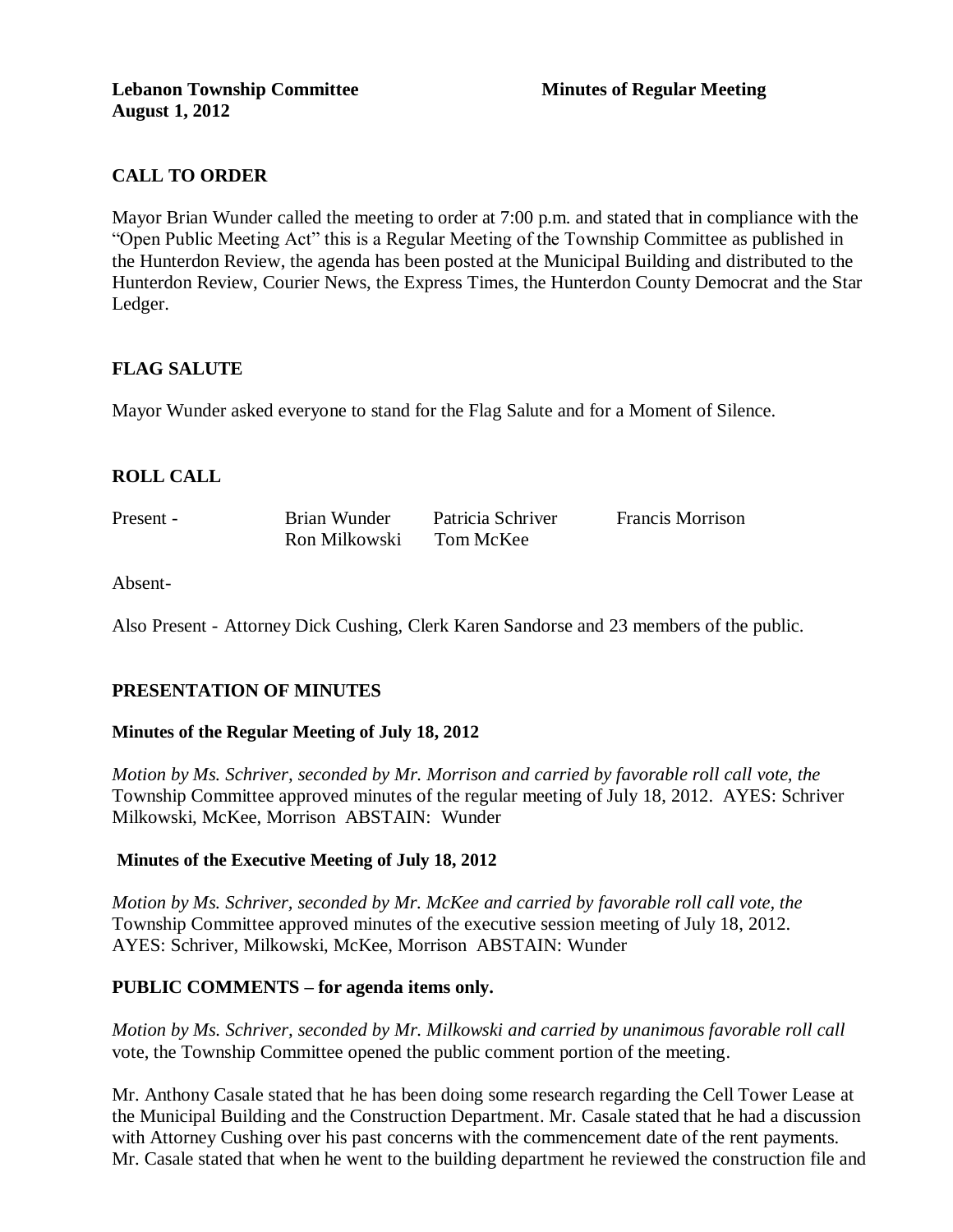LTCM 08/01/2012 Page 2 of 17

the lead bidder holds the permit for both the lead bidder and the co-locator. The second deck that is being built on the tower is for the co-locator. This would mean that they have possession of the tower as there are provisions which had their name on it regarding the second deck. Mr. Casale asked for the Committee to be sure that when the rent is negotiated with the co-locator, they receive a fair rent from the date of possession not from when the lease is finalized. Mr. Casale stated that he was pleased to see the change in the footings language, relative to removal. Mr. Casale stated his concerns with the language in the lease pertaining to interference as it seems to be limited only to the equipment on the tower causing interference with the other equipment on the tower. Mr. Casale stated that during Planning Board and Zoning Board meetings, residents stated their concerns with interference with other equipment in the Township, such as pacemakers, computers, emergency equipment, etc. Mr. Casale questioned why the language in the lease pertains to equipment on the tower only. Attorney Cushing stated that he does not believe that his office addressed the matter of interference as it was addressed by the prior Township Attorney. Attorney Cushing stated that if the problem should arise he feels that it can be dealt with. Mr. Casale asked about the language of fuel costs in the lease. He feels that the actual cost should be added. Mr. Casale stated that the lease also mentions that the lead bidder is given the liberty to seek other users for the tower but it does not establish any minimum amount of rent due. Attorney Cushing stated, that in leases of this nature, the issue is usually resolved by saying that rents will be commercially reasonable, which is a generic standard that would be enforceable if necessary. Mr. Casale stated that he feels that the language regarding the breakdown of the co-locator's rent was very confusing. Attorney Cushing stated that he feels the same way. The rent has been approved at \$1800.00 per month and the new language would read that there will be a 50/50 split for Cellco and the Township. Mr. Casale stated that he is also confused with the language which pertains to the default of payment of sub leasee.

Attorney Cushing stated informed the Committee that Mr. Casale has devoted a lot of time and effort into this Cell Tower matter and has provided very good suggestions. Attorney Cushing thanked Mr. Casale for his efforts. Mr. Casale said that the Township is not where it should be with the matter but is in a better place. Mr. Casale thanked Attorney Cushing and Attorney Staples for their efforts.

Mr. Fred Schlesinger thanked all for finalizing the Cell Tower Lease and stated that he is looking forward to cell service at his home for the first time since he moved to the Township.

*Motion by Ms. Schriver, seconded by Mr. Milkowski and carried by unanimous favorable roll call*  vote, the Township Committee closed the public comment portion of the meeting.

### **RESOLUTIONS**

#### **Resolution No. 66-2012 – Telecommunications Site Lease Agreement**

*Motion by Mr. Milkowski seconded by Mr. Morrison and carried by unanimous favorable roll call*  vote, the Township Committee adopted Resolution No. 66-2012 as written below.

TOWNSHIP OF LEBANON HUNTERDON COUNTY, NEW JERSEY RESOLUTION NO. 66-2012 RESOLUTION AUTHORIZING THE MAYOR AND CLERK TO EXECUTE AN AMENDMENT TO A TELECOMMUNICATIONS SITE LEASE AGREEMENT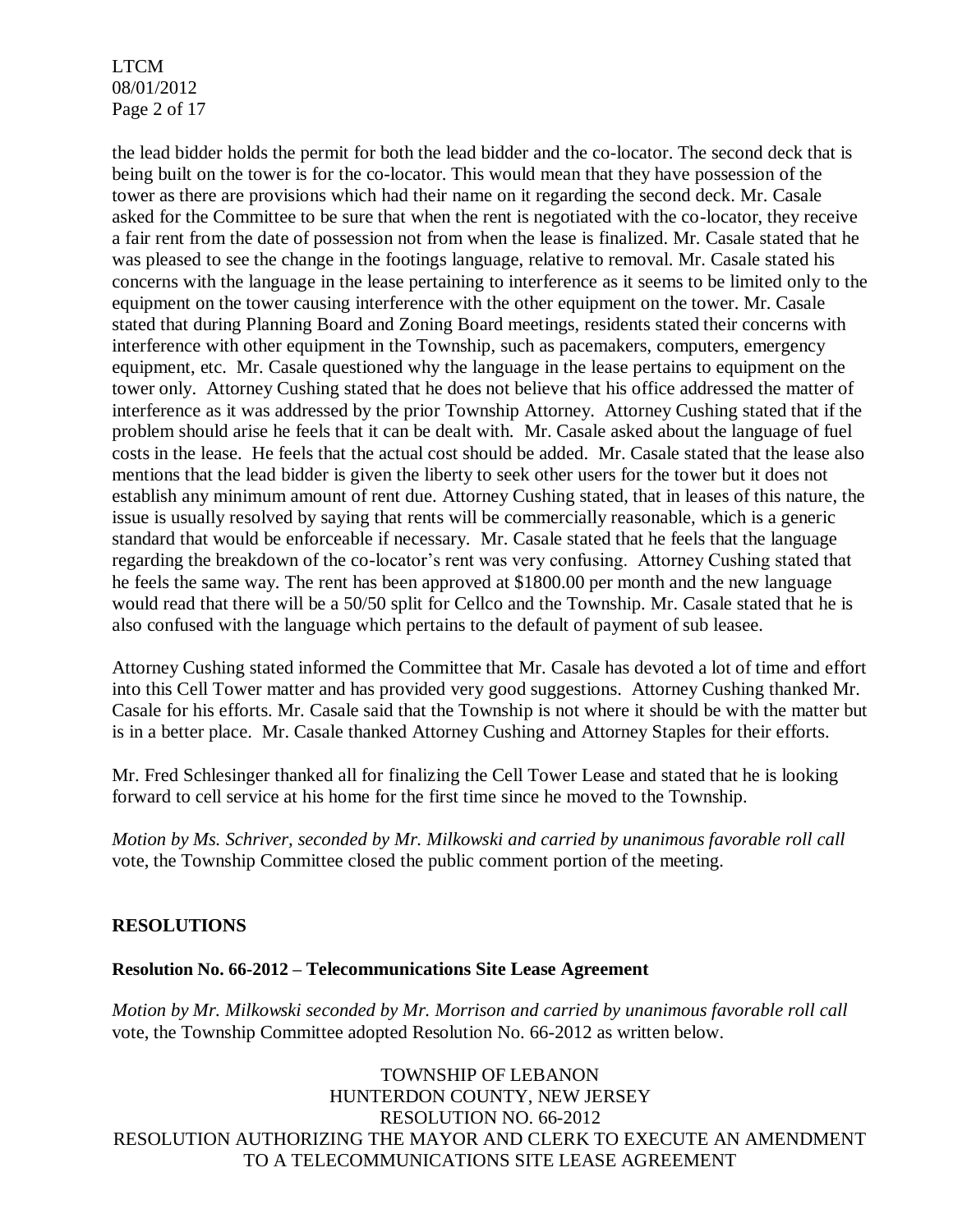LTCM 08/01/2012 Page 3 of 17

WHEREAS, on June 17, 2010 the Township of Lebanon ("Township') and Cellco Partnership, doing business as Verizon Wireless ("Verizon"), entered into a Telecommunications Site Lease Agreement ("Agreement") permitting the construction of a cell tower on Township property; and

WHEREAS, the Township and Verizon desire to clarify the terms of the Agreement with respect to the purchase of a generator to be located on Township property and used by both the Township and Verizon; and

WHEREAS, the Township and Verizon also desire to clarify the terms of the agreement with respect to subleasing of space to co-locators; and

WHEREAS, the parties have negotiated the changes to be made to the Agreement as set forth in the Amendment to Telecommunications Site Lease Agreement ("Amendment") a copy of which is attached to this Resolution; and

WHEREAS, the Mayor and Council have reviewed the Amendment and find that it is in the best interests of the Township to amend the Agreement as set forth in the Amendment.

NOW, THEREFORE, BE IT RESOLVED, by the Mayor and Council of the Township of Lebanon, County of Hunterdon, New Jersey, that the Mayor and Township Clerk, are hereby authorized to execute on behalf of the Township the Amendment to Telecommunications Site Lease Agreement substantially in the form attached hereto.

#### **Resolution No. 67-2012 – Redemption of Tax Sale Certificate – Blk 56 Lot 26**

*Motion by Mr. Milkowski, seconded by Ms. Schriver and carried by unanimous favorable roll call*  vote, the Township Committee adopted Resolution No. 67-2012 as written below.

#### TOWNSHIP OF LEBANON COUNTY OF HUNTERDON STATE OF NEW JERSEY RESOLUTION NO. 67-2012 REDEMPTION OF TAX SALE CERTIFICATE

WHEREAS the Tax Collector did sell a Tax Sale Certificate #200809 on October 22, 2008 to Mooring Secured Liquidity Fund LLC, which certificate has been assigned to MACWCP II LLC and,

WHEREAS the amount of \$11,708.25 has been collected from Eileen Pinsonault, owner for this property, known as Block 56, Lot 26, Lebanon Township for the redemption of Tax Sale Certificate #200809,

THEREFORE BE IT RESOLVED that the Treasurer be authorized to prepare and the Mayor, Treasurer and Clerk be authorized to sign a check in the amount of \$11,708.25 and that this check be mailed to:

> MACWCP II LLC Box 952804 1640 Phoenix Blvd. Atlanta GA 30349-5563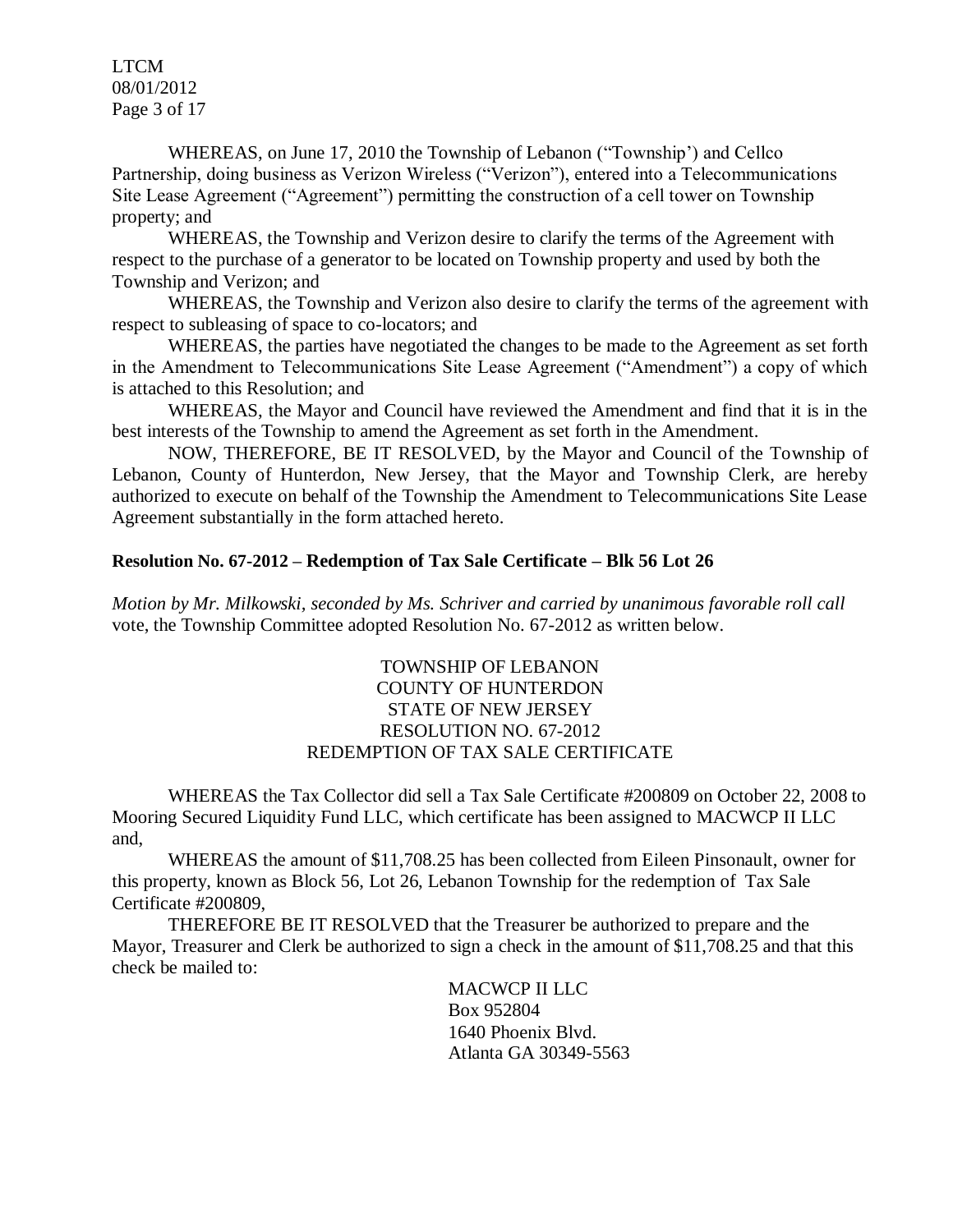LTCM 08/01/2012 Page 4 of 17

#### **Resolution No. 68-2012 – Purchase of Paving Materials**

*Motion by Mr. McKee, seconded by Mr. Milkowski and carried by unanimous favorable roll call*  vote, the Township Committee adopted Resolution No. 68-2012 as written below.

# RESOLUTION NO. 68-2012 TOWNSHIP OF LEBANON COUNTY OF HUNTERDON STATE OF NEW JERSEY

#### RESOLUTION AUTHORIZING A CONTRACT FOR THE PURCHASE OF PAVING MATERIALS FOR THE TOWNSHIP FROM MANNON EXCAVATION AND PAVING THROUGH THE COUNTY OF HUNTERDON COOPERATIVE PRICING SYSTEM

WHEREAS, the Township of Lebanon is a member of the County of Hunterdon Cooperative Pricing System (the "Cooperative"), as defined and regulated by N.J.A.C. 5:34-7; and,

WHEREAS, under the Cooperative system, the County of Hunterdon advertises and solicits bids for the services and/or materials required by the Cooperative members so that there is no necessity for the Township of Lebanon to separately advertise for such services and/or materials; and,

WHEREAS, the Township of Lebanon was in need of paving resurfacing and surface treatment program services and/or materials (the "Project") and therefore submitted to the County of Hunterdon an estimated quantity of such that it required so the County of Hunterdon, in accordance with the Cooperative, could advertise for bids on behalf of the Cooperative for such paving services and/or materials; and,

WHEREAS, the County of Hunterdon, after publicly advertising for bids for the Project on behalf of the Cooperative, awarded the master contract for such to Mannon Excavation and Paving; and,

WHEREAS, pursuant to **N.J.A.C.** 5:34-7.11, prior to entering into any contract with the successful bidder and/or ordering any materials from the successful bidder, the Township must pass a resolution awarding a contract to the successful bidder; and,

WHEREAS, the Township of Lebanon wishes to enter into a contract with Mannon Excavation and Paving for the purchase and/or order of the paving services and/or materials it requires based on the estimated quantities it submitted to the County of Hunterdon, at a cost of One Hundred and Twenty Five Thousand Dollars (\$125,000.00).

NOW, THEREFORE, BE IT RESOLVED by the Township Committee of the Township of Lebanon, County of Hunterdon, State of New Jersey that the Township hereby awards the contract for paving resurfacing and surface treatment program services and/or materials for the Township to Mannon Excavation and Paving in accordance with its membership in the Hunterdon County Cooperative Pricing System for One Hundred and Twenty Five Thousand Dollars (\$125,000.00), and the Mayor and Township Clerk are hereby authorized to execute any such contract on behalf of the Township.

### **ORDINANCE**

#### **Ordinance No. 2012-01- Public Improvements Bond**

*Motion by Ms. Schriver, seconded by Mr. McKee and carried by unanimous favorable roll call vote,* the public hearing for Ordnance No. 2012-01 was opened.

There were no comments from the public.

*Motion by Mr. McKee, seconded by Ms. Schriver and carried by unanimous favorable roll call vote,* the public hearing for Ordinance No. 2012-01 was closed.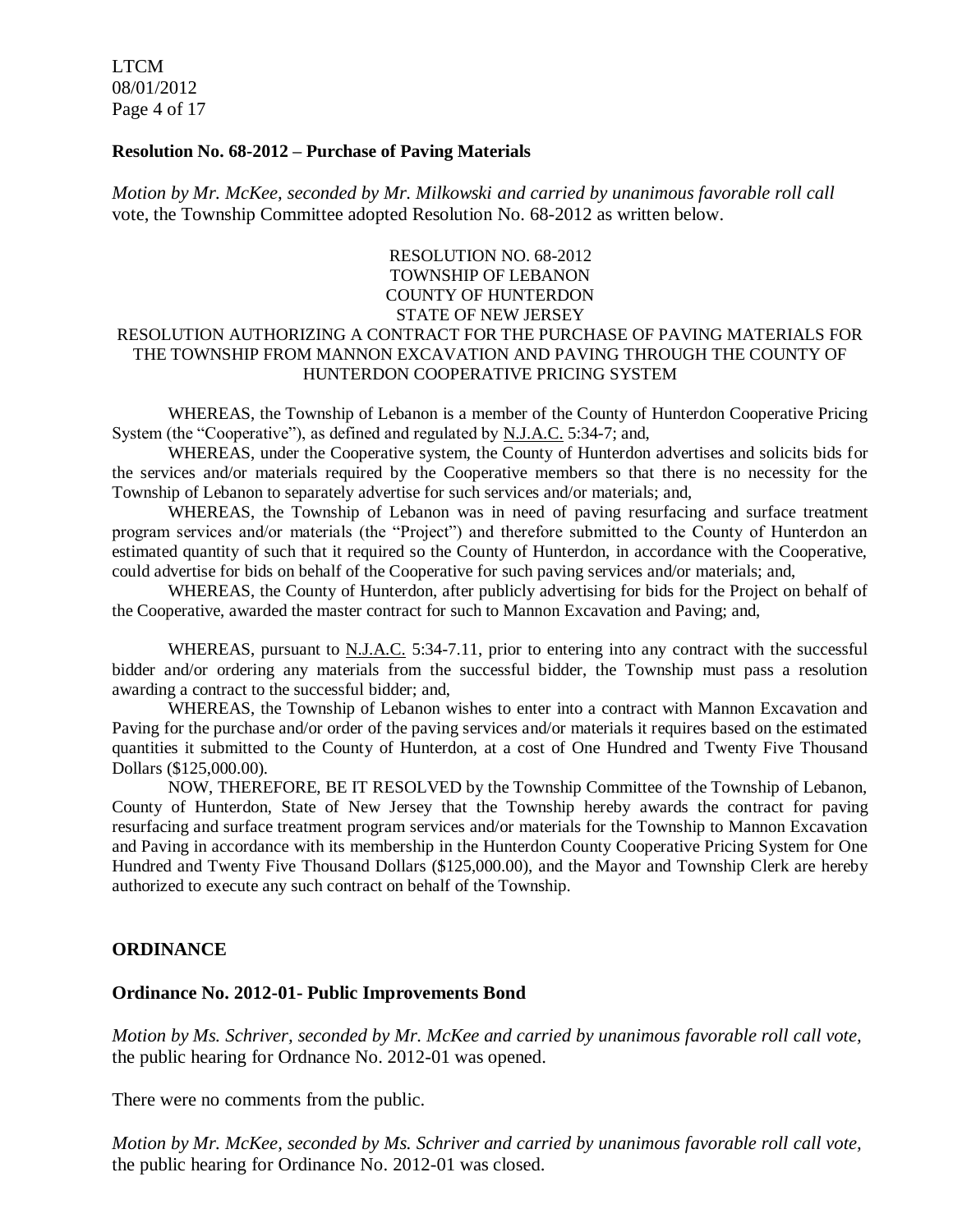LTCM 08/01/2012 Page 5 of 17

*Motion by Ms. Schriver, seconded by Mr. McKee and carried by unanimous favorable roll call vote,* the Township Committee adopted Ordinance No. 2012-01 as written below.

> TOWNSHIP OF LEBANON COUNTY OF HUNTERDON STATE OF NEW JERSEY ORDINANCE NO. 2012-01

BOND ORDINANCE TO AUTHORIZE THE MAKING OF VARIOUS PUBLIC IMPROVEMENTS AND THE ACQUISITION OF NEW ADDITIONAL OR REPLACEMENT EQUIPMENT AND MACHINERY AND A NEW AUTOMOTIVE VEHICLE, INCLUDING ORIGINAL APPARATUS AND EQUIPMENT, IN, BY AND FOR THE TOWNSHIP OF LEBANON, IN THE COUNTY OF HUNTERDON, STATE OF NEW JERSEY, TO APPROPRIATE THE SUM OF \$460,000 TO PAY THE COST THEREOF, TO MAKE A DOWN PAYMENT, TO AUTHORIZE THE ISSUANCE OF BONDS TO FINANCE SUCH APPROPRIATION AND TO PROVIDE FOR THE ISSUANCE OF BOND ANTICIPATION NOTES IN ANTICIPATION OF THE ISSUANCE OF SUCH BONDS.

BE IT ORDAINED by the Township Committee of the Township of Lebanon, in the County of Hunterdon, State of New Jersey, as follows:

Section l. The Township of Lebanon, in the County of Hunterdon, State of New Jersey (the "Township") is hereby authorized to make various public improvements and to acquire new additional or replacement equipment and machinery and a new automotive vehicle, including original apparatus and equipment, in, by and for said Township, as more particularly described in Section 4 hereof. The cost of the improvements includes all work, materials and appurtenances necessary and suitable therefor.

Section 2. There is hereby appropriated to the payment of the cost of making the improvements described in Sections l and 4 hereof (hereinafter referred to as "purposes"), the respective amounts of money hereinafter stated as the appropriation for said respective purposes. Said appropriation shall be met from the proceeds of the sale of the bonds authorized and the down payment appropriated by this ordinance. Said improvements shall be made as general improvements and no part of the cost thereof shall be assessed against property specially benefited.

Section 3. It is hereby determined and stated that the making of such improvements is not a current expense of said Township.

Section 4. The several purposes hereby authorized for the financing of which said obligations are to be issued are set forth in the following "Schedule of Improvements, Purposes and Amounts" which schedule also shows (l) the amount of the appropriation and the estimated cost of each such purpose, and (2) the amount of each sum which is to be provided by the down payment hereinafter appropriated to finance such purposes, and (3) the estimated maximum amount of bonds and notes to be issued for each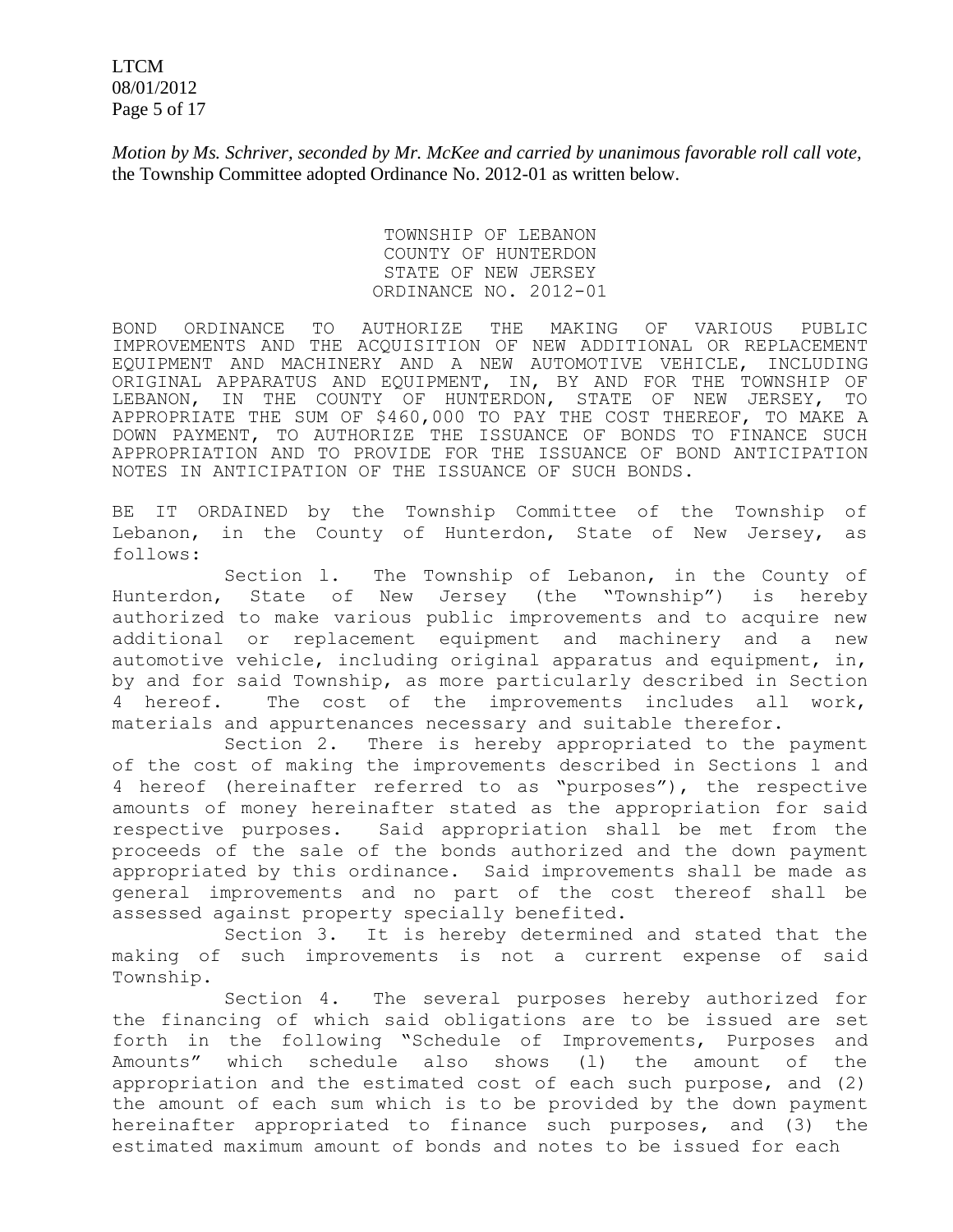LTCM 08/01/2012 Page 6 of 17

such purpose, and (4) the period of usefulness of each such purpose, according to its reasonable life, computed from the date of said bonds:

SCHEDULE OF IMPROVEMENTS, PURPOSES AND AMOUNTS

A. Undertaking the Road Resurfacing Program at various locations in the Township, as set forth on a list on file or to be placed on file with the Township Clerk, and hereby approved as if set forth herein in full. Depending upon the contract price and other exigent circumstances, and upon approval by the Township Committee, there may be additions to or deletions from the aforesaid list. It is hereby determined and stated that said roads being improved are of "Class B" or equivalent construction as defined in Section 22 of the Local Bond Law (Chapter 2 of Title 40A of the New Jersey Statutes Annotated, as amended; the "Local Bond  $Law''$ ).

| Appropriation and Estimated Cost | \$200,000 |
|----------------------------------|-----------|
| Down Payment Appropriated        | \$ 9,600  |
| Bonds and Notes Authorized       | \$190,400 |
| Period of Usefulness             | 10 years  |

B. Acquisition of a new automotive vehicle, including original apparatus and equipment, consisting of a dump truck for the use of the Department of Public Works ("DPW") – Streets and Roads.

| Appropriation and Estimated Cost | \$160,000 |
|----------------------------------|-----------|
| Down Payment Appropriated        | \$ 8,600  |
| Bonds and Notes Authorized       | \$151,400 |
| Period of Usefulness             | 5 years   |

C. Acquisition of new additional or replacement equipment and machinery consisting of a road maintainer machine for the use of the DPW - Streets and Roads.

| Appropriation and Estimated Cost | \$100,000 |
|----------------------------------|-----------|
| Down Payment Appropriated        | \$4,800   |
| Bonds and Notes Authorized       | \$95,200  |
| Period of Usefulness             | 15 years  |

-------------------------------------------------------

|            | Aggregate Appropriation and Estimated Cost | \$460,000 |
|------------|--------------------------------------------|-----------|
|            | Aggregate Down Payment Appropriated        | \$23,000  |
|            | Aggregate Amount of Bonds and Notes        |           |
| Authorized |                                            | \$437,000 |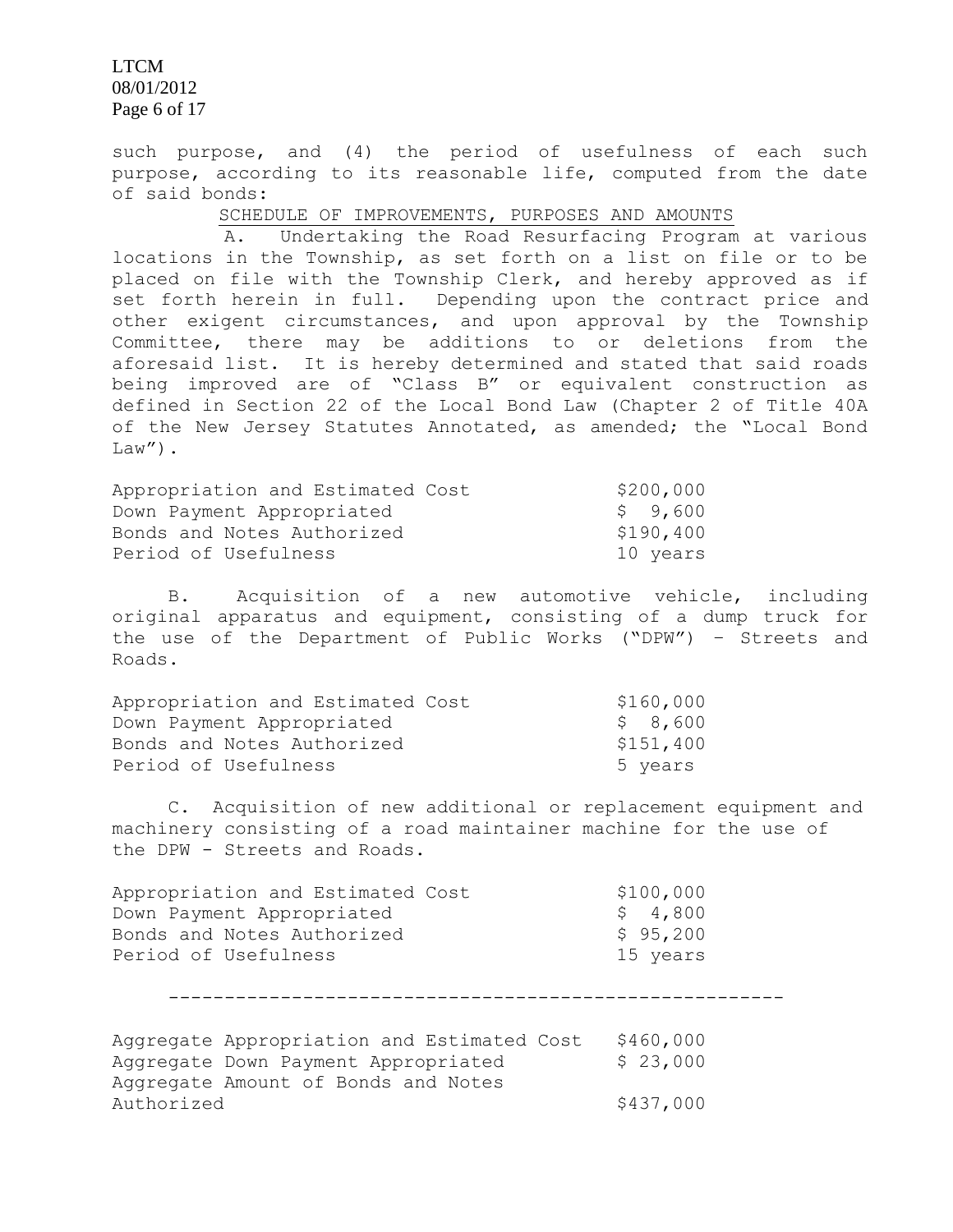LTCM 08/01/2012 Page 7 of 17

Section 5. The cost of such purposes, as hereinbefore stated, does not include any amount to finance the cost of such purposes, including architect's fees, accounting, engineering and inspection costs, legal expenses and other expenses, including interest on such obligations to the extent permitted by Section 20 of the Local Bond Law.

Section 6. It is hereby determined and stated that moneys exceeding \$23,000, appropriated for down payments on capital improvements or for the capital improvement fund in budgets heretofore adopted for said Township, are now available to finance said purposes. The sum of \$23,000 is hereby appropriated from such moneys to the payment of the cost of said purposes.

Section 7. To finance said purposes, bonds of said Township of an aggregate principal amount not exceeding \$437,000 are hereby authorized to be issued pursuant to the Local Bond Law. Said bonds shall bear interest at a rate per annum as may be hereafter determined within the limitations prescribed by law. All matters with respect to said bonds not determined by this ordinance shall be determined by resolutions to be hereafter adopted.

Section 8. To finance said purposes, bond anticipation notes of said Township of an aggregate principal amount not exceeding \$437,000 are hereby authorized to be issued pursuant to the Local Bond Law in anticipation of the issuance of said bonds. In the event that bonds are issued pursuant to this ordinance, the aggregate amount of notes hereby authorized to be issued shall be reduced by an amount equal to the principal amount of the bonds so issued. If the aggregate amount of outstanding bonds and notes issued pursuant to this ordinance shall at any time exceed the sum first mentioned in this section, the moneys raised by the issuance of said bonds shall, to not less than the amount of such excess, be applied to the payment of such notes then outstanding.

Section 9. Each bond anticipation note issued pursuant to this ordinance shall be dated on or about the date of its issuance and shall be payable not more than one year from its date, shall bear interest at a rate per annum as may be hereafter determined within the limitations prescribed by law and may be renewed from time to time pursuant to and within limitations prescribed by the Local Bond Law. Each of said bond anticipation notes shall be signed by the Mayor and by a financial officer and shall be under the seal of said Township and attested by the Township Clerk or Deputy Township Clerk. Said officers are hereby authorized to execute said notes in such form as they may adopt in conformity with law. The power to determine any matters with respect to said notes not determined by this ordinance and also the power to sell said notes, is hereby delegated to the Chief Financial Officer who is hereby authorized to sell said notes either at one time or from time to time in the manner provided by law.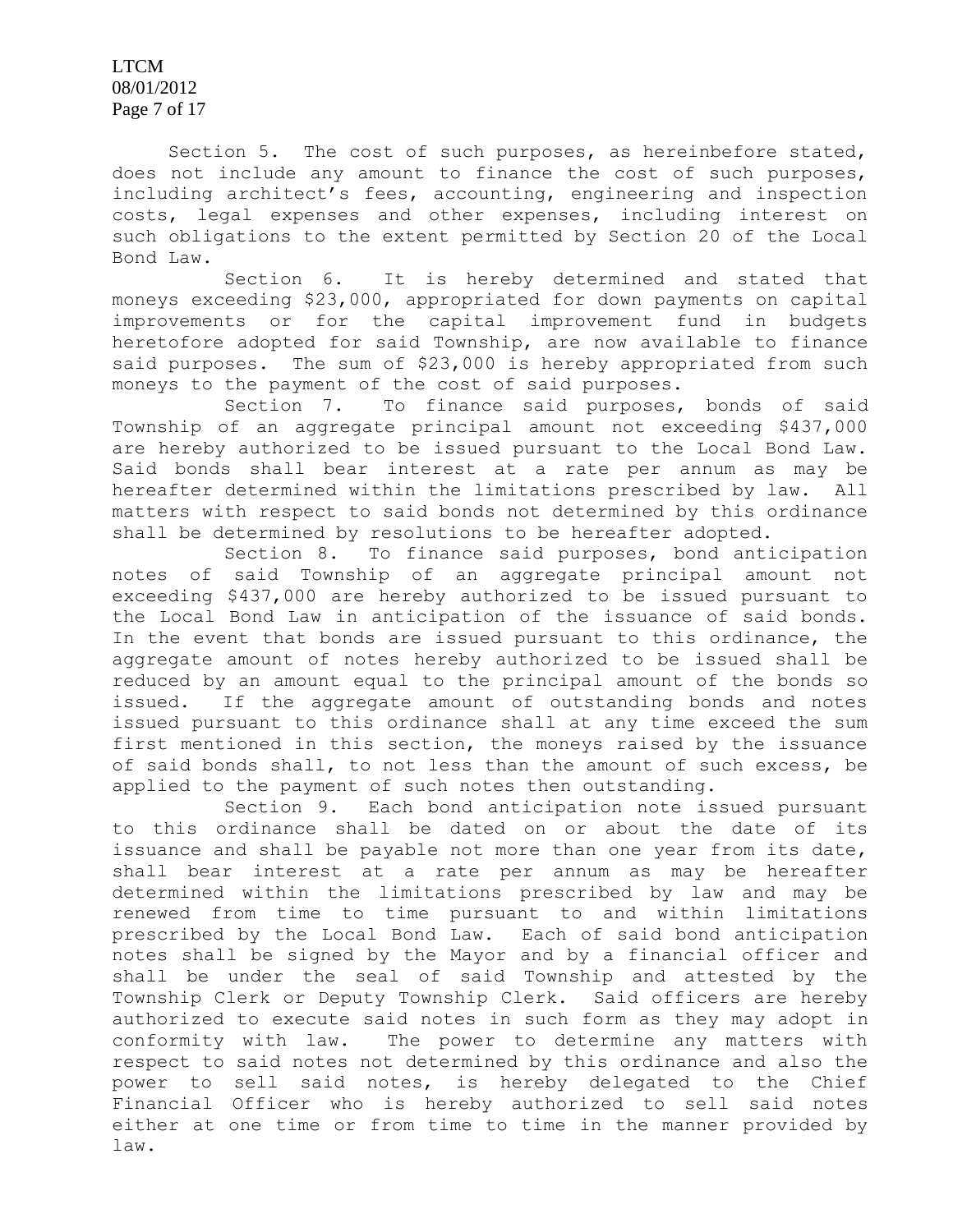LTCM 08/01/2012 Page 8 of 17

Section 10. It is hereby determined and declared that the average period of usefulness of said purposes, according to their reasonable lives, taking into consideration the respective amounts of bonds or notes authorized for said purposes, is a period of 9.35 years computed from the date of said bonds.

Section 11. It is hereby determined and stated that the Supplemental Debt Statement required by the Local Bond Law has been duly made and filed in the office of the Township Clerk of said Township, and that such statement so filed shows that the gross debt of said Township, as defined in Section 43 of the Local Bond Law, is increased by this ordinance by \$437,000 and that the issuance of the bonds and notes authorized by this ordinance will be within all debt limitations prescribed by said Local Bond Law.

Section 12. Any funds received from private parties, the County of Hunterdon, the State of New Jersey or any of their agencies or any funds received from the United States of America or any of its agencies in aid of such purposes, shall be applied to the payment of the cost of such purposes, or, if bond anticipation notes have been issued, to the payment of the bond anticipation notes, and the amount of bonds authorized for such purposes shall be reduced accordingly.

Section 13. The Township intends to issue the bonds or notes to finance the cost of the improvements described in Sections 1 and 4 of this bond ordinance. If the Township incurs such costs prior to the issuance of the bonds or notes, the Township hereby states its reasonable expectation to reimburse itself for such expenditures with the proceeds of such bonds or notes in the maximum principal amount of bonds or notes authorized by this bond ordinance.

Section 14. The full faith and credit of the Township are hereby pledged to the punctual payment of the principal of and the interest on the obligations authorized by this ordinance. Said obligations shall be direct, unlimited and general obligations of the Township, and the Township shall levy ad valorem taxes upon all the taxable real property within the Township for the payment of the principal of and interest on such bonds and notes, without limitation as to rate or amount.

Section 15. The capital budget is hereby amended to conform with the provisions of this ordinance to the extent of any inconsistency therewith and the resolutions promulgated by the Local Finance Board showing full detail of the amended capital budget and capital program as approved by the Director, Division of Local Government Services, is on file with the Township Clerk and is available for public inspection.

Section 16. This ordinance shall take effect twenty days after the first publication thereof after final passage.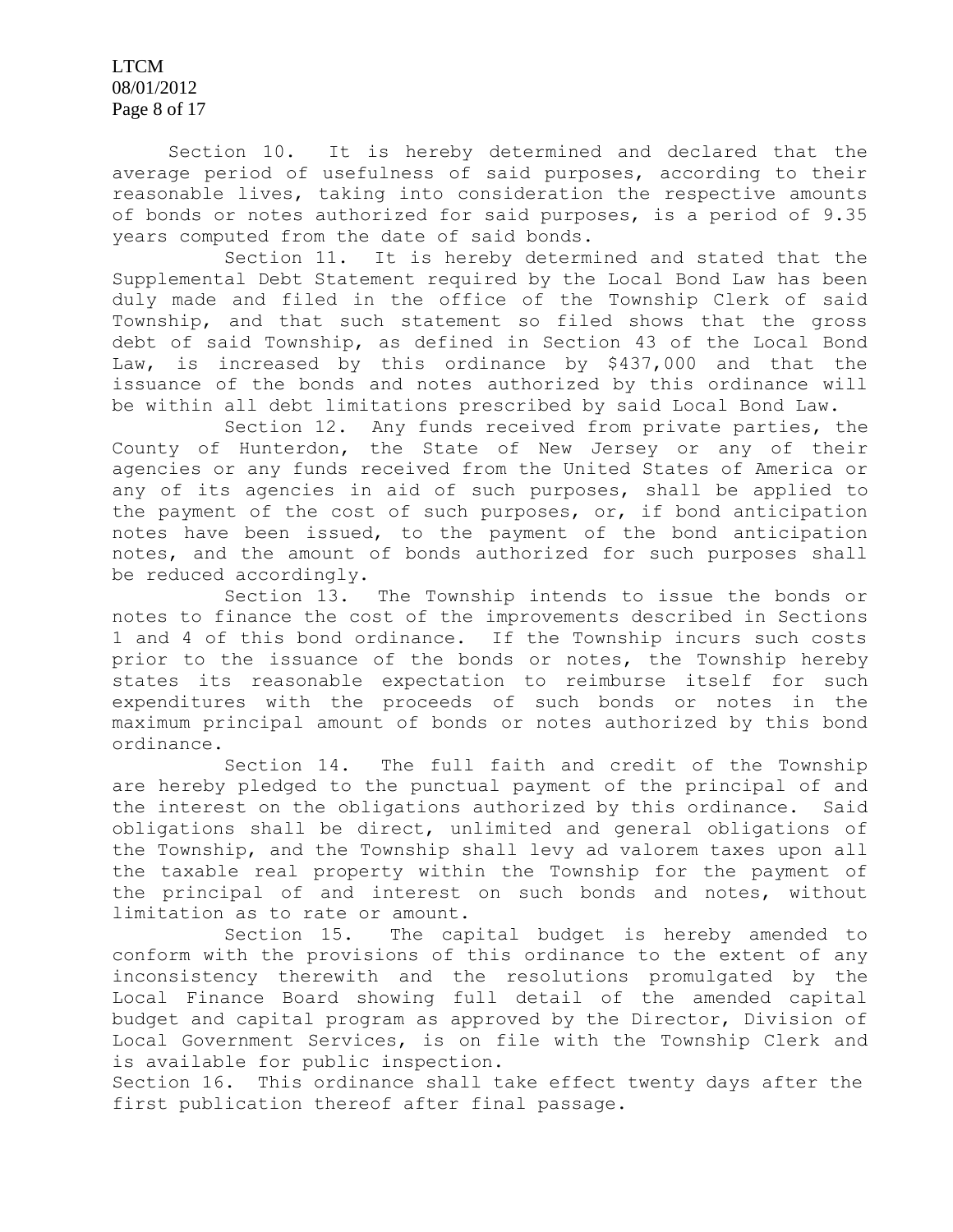LTCM 08/01/2012 Page 9 of 17

## **OLD BUSINESS**

#### **COAH – Municipal Affordable Housing Trust Fund Current Balance Correspondence**

Mr. McKee stated that the Affordable Housing Trust Funds Current balance is \$.00. The Township has received correspondence from COAH verifying that Lebanon Township does for sure have a \$.00 balance. There is a Certification of Trust Fund Status which needs to be completed and returned to COAH. Mr. McKee stated that Gail Glashoff, the Municipal Housing Coordinator, feels that all is in order and that the Certification can be forwarded.

Mr. Milkowski stated that the Planner Mike Bolan, informed him that the letter from COAH stated that not returning the Certification would indicate that the Township approves that their calculations are correct. Mr. Bolan said that he was going to speak to Attorney Cushing on such. Attorney Cushing stated that he and the Planner have been discussing the issue. The question has been raised that COAH may not have had the right to send the letter to municipalities because the Governor abolished COAH. In turn the Courts reestablished COAH citing that the Governor had no right to abolish the Council. The problem is now that the COAH Council has not been formed with the proper number of individuals. Some towns feel that the correspondence from COAH and the demands made by COAH, for balances to be turned over to them, are unfounded as there is no authorization by statue or ordinance for them to take the action because the formal COAH Council has not been created.

Attorney Cushing stated that he needs to speak again to Planner Bolan to see if a caveat needs to be put in a letter to COAH stating that the Township reserves the right to argue the matter, just in case there is an issue in the future.

### **Fire Dept. LOSAP Audit Proposal**

Attorney Cushing stated that there were questions raised on whether the process followed by the Fire Department, in giving credit to members for participation, was consistent with the ordinance requirements of the Township. Due to the questions, the Committee thought that an independent evaluation should be conducted to look into what was done, why it was done, how it was done and whether it was correct. The Committee prepared Requests for Proposals for a professional auditor to audit the process. The Clerk contacted the DCA for recommendations and received a number of Auditing Firms that were experienced in LOSAP matters. Requests for Proposals were mailed to each of the Firms and advertised in the newspaper. Lerch, Vinci and Higgins, from Fair Lawn NJ, is the only Firm who responded however, based on their qualifications they are a very experienced Firm. The Committee felt that it would be best to obtain an autonomous auditor, not associated with the Township, in order to make an independent evaluation. The quote received for the audit was \$4200.00 - \$4700.00.

*Motion by Mayor Wunder, seconded by Ms. Schriver, and carried by favorable roll call vote, the* Township Committee approved the Special LOSAP Audit proposal from Lerch, Vinci and Higgins at a cost of \$4200.00 - \$4700.00. AYES: Schriver, Wunder, McKee, Morrison ABSTAIN: Milkowski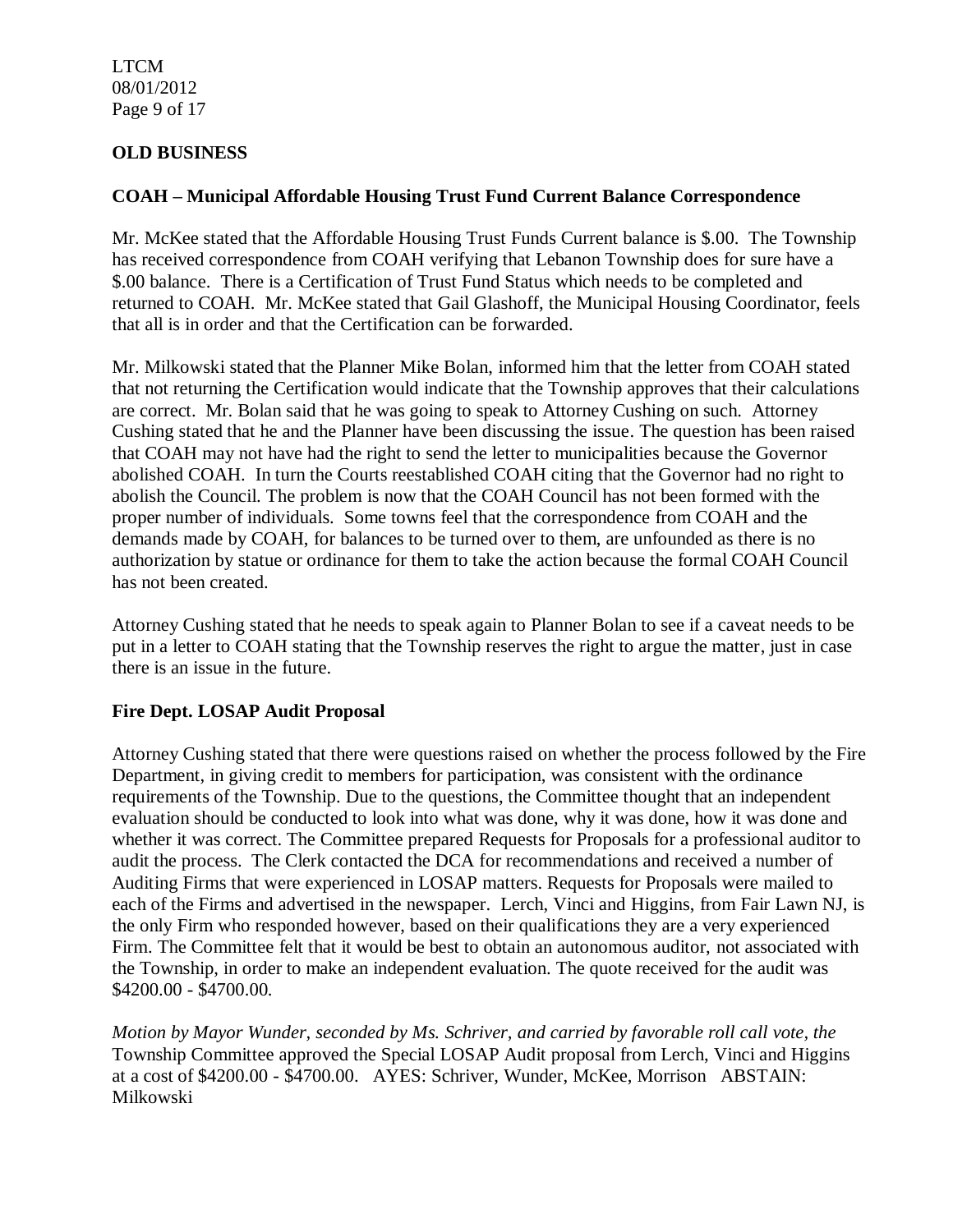LTCM 08/01/2012 Page 10 of 17

### **Authorize Public Statement Draft – Fire Department LOSAP Matter**

Attorney Cushing stated that he prepared a Public Statement relative to the Fire Department LOSAP matter at the suggestion of Mr. McKee. Mr. McKee felt that it is important to set forth a record of what had been done, in association with this matter. Mayor Wunder stated that he feels that the Prosecutor's Office recommendations should be included in the statement since that is what the Committee should be striving to follow as best as they can. Mr. McKee stated that he feels that Attorney Cushing's draft is to the point and states what has transpired over the past few months. Mr. McKee said that he feels that the Committee needs to act on it. The Committee decided to attach the Prosecutor's letter to the Public Statement for release.

*Motion by Ms. Schriver, seconded by Mr. McKee, and carried by favorable roll call vote, the* Township Committee approved for release the Fire Department LOSAP Public Statement accompanied by the recommendation letter from the Prosecutor's Office. AYES: Schriver, Wunder, McKee, Morrison ABSTAIN: Milkowski

### **LTEOS - Warren Newman - Ongoing Sustainable New Jersey Certification Process**

LTEOS Chairman Warren Newman stated that the LTEOS is moving forward with the Sustainable New Jersey Certification Program. According to the latest development in the process to have Lebanon Township certified the Township Committee must create a "Green Team Advisory Committee". Mr. Newman stated that the Team will push forward the Mission and Objectives of the entire Sustainable New Jersey Program. Mr. Newman provided the Committee with a template of a resolution, for their consideration, that supports the creation of the "Green Team Advisory Committee". Mr. Newman stated that he prepared the resolution to establish the LTEOS as the "Green Team". Mr. Newman stated that one of the objectives is to work together with all municipal residents, employees, Township business owners and the Board of Education employees and members to obtain their input. Mr. Newman stated that this resolution will be needed as part of the certification process.

*Motion by Ms. Schriver, seconded by Mayor Wunder and carried by unanimous favorable roll call*  vote, the Township Committee requested that the Township Attorney review the "Green Team" resolution which was presented by the LTEOS.

### **Polt Property**

Ms. Schriver stated that with all the Township has gone through with the Polt Property and with all that that stills remains to be addressed she does not feel that the Township should pay more money toward the proposed acquisition of the property and the offer should be formally declined.

*Motion by Ms. Schriver, seconded by Mayor Wunder and carried by favorable roll call vote, the* Township Committee declined the offer from Mr. Dewey Polt to acquire his bus garage property on Dewey Lane. AYES: Schriver, Wunder, McKee, Morrison NAYS: Milkowski

Attorney Cushing will send a letter to Mr. Polt's attorney, Mr. Jim Lance, to notify him of the Committee's decision.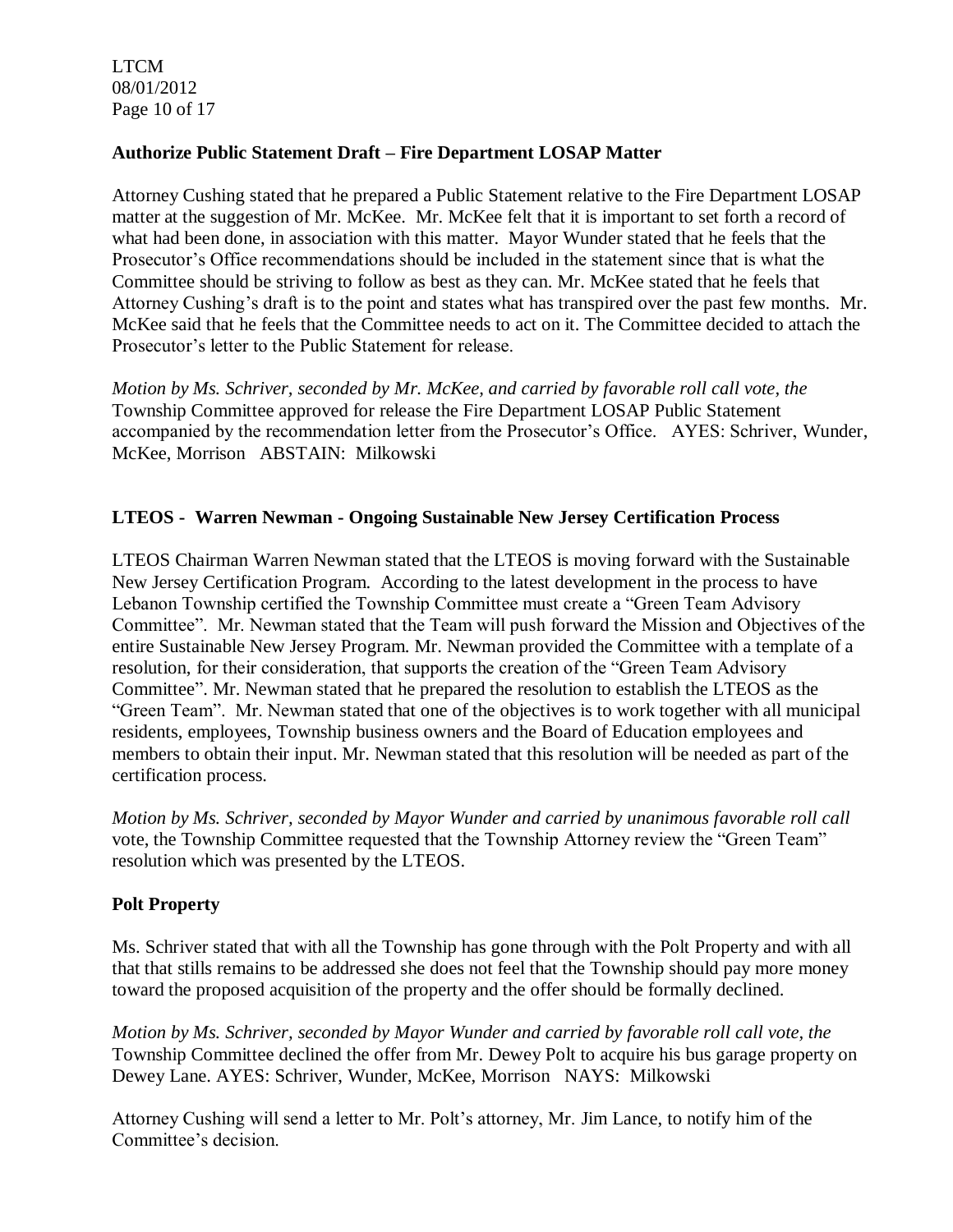LTCM 08/01/2012 Page 11 of 17

#### **NEW BUSINESS**

#### **LTEOS – Nancy Lawler – Eastern Concrete**

LTEOS member Ms. Nancy Lawler and Mr. Bill Kibler, Raritan Headwaters Association Director of Policy and Science, were present to inform the Committee of a potential land swap at the Eastern Concrete (Quarry) site. Ms. Lawler stated that on June 29, 2012, Eastern Concrete, which is the owner of the quarry that sits astride Glen Gardner and Lebanon Township, made a preliminary proposal to the NJ Natural Lands Trust to swap 34 acres of the Hagedorn Preserve for an unnamed 100 acres in Sussex County. The hearing proposal is set for September 21, 2012 at 12:00 p.m. at the Natural Lands Trust in Trenton. Ms. Lawler stated that LTEOS feels that it is very important that the Township object to the proposed land swap and to ask NJ Lands Trust to hold the public hearing in Lebanon Township so that residents can attend and understand the proposal and what it may mean for them.

Ms. Lawler stated that NJ Lands Trust owns numerous parcels of land in Lebanon Township. The 34 acres in questions are State property and the Township does not share the property with them as with other acquisitions. Ms. Lawler stated that she does not believe that zoning laws apply to the parcel. Ms. Lawler stated that the tract is part of Block 9 Lot 7 and the property was preserved in perpetuity for passive recreation in 2002. The land is in also in the Highlands Preservation Zone. Ms. Lawler stated that the concern the LTEOS has is that the land swap may be a sign that the quarry is going to enlarge its mining activities which could affect wells in the Township.

Ms. Lawler stated that there are three levels of protection on the property; it is in the Highlands Preservation area, it is preserved in perpetuity and it is zoned residential.

Mr. Kibler stated that there are two water issues with the property. The quarry discharges into a small tributary of Spruce Run, just a few dozen yards away from the reservoir. Spruce Run is the source of drinking water for approximately 1.5 million people in New Jersey. Township residents rely on ground water. The concern with the quarry is the potential impact it has on ground water resources. The quarry is proposing to mine deeper into the quarry than they are presently are. They are now pumping a large amount of ground water, which the area residents rely on for drinking water, out of the mine and dumping it into the Spruce Run. Consequently, as the quarry mines deeper the concerns for ground water resources become significantly greater. Surface water issues are also a concern as it is discharged into the Spruce Run without treatment. When there are moderately heavy rains the water coming from the quarry runs a milky gray color which is a concern for what is running into the reservoir.

Ms. Lawler stated that they have drafted a letter for the Committee's consideration. Ms. Lawler asked the Committee to consider objecting to the land swap and to request that the public hearing be held in Lebanon Township or Glen Gardner.

Mr. Milkowski stated that his property borders the quarry site and he purchases materials from the quarry so he will be recusing himself from any action to be taken by the Committee.

*Motion by Ms. Schriver, seconded by Mayor Wunder and carried by favorable roll call vote, the* Township Committee authorized the Clerk to send the proposed letter to the NJ Land Trust regarding the land swap. AYES: Schriver, Wunder, McKee ABSTAIN: Milkowski , Morrison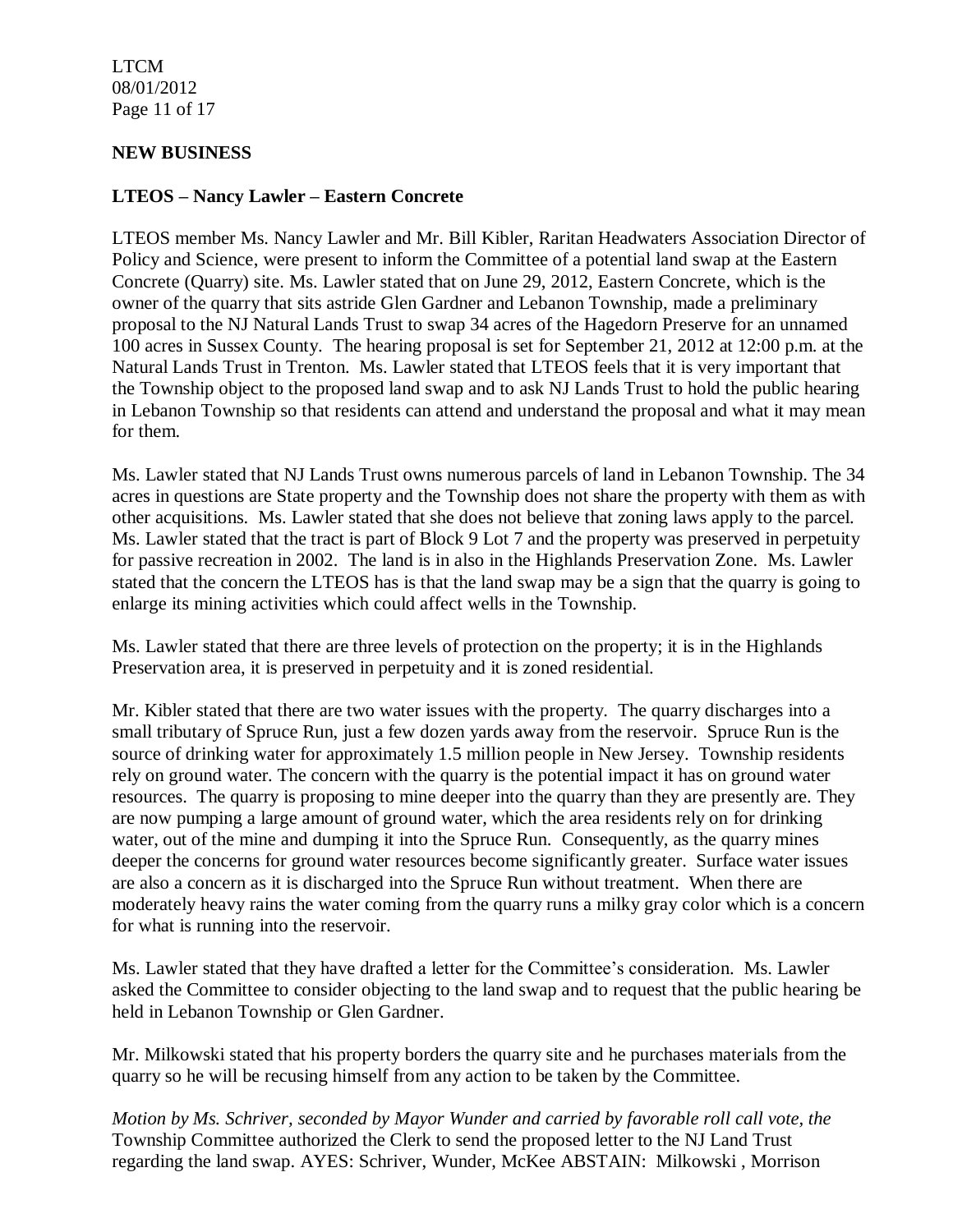LTCM 08/01/2012 Page 12 of 17

#### **Social Affair Permit – Lebanon Township Volunteer Fire Dept. – 9/8/12**

*Motion by Ms. Schriver, seconded by Mr. McKee and carried by favorable roll call vote, the* Township Committee approved a Social Affair Permit for the Lebanon Township Volunteer Fire Dept. for the annual Day in the Park event to be held on September 8, 2012. AYES: Schriver, Wunder, McKee, Morrison ABSTAIN: Milkowski

#### **Raffle Application – St. John Neumann Church – 10/12/12**

*Motion by Ms. Schriver, seconded by Mr. Morrison and carried by unanimous favorable roll call*  vote, the Township Committee approved two Raffle applications for St. John Neumann Church for events to be held on October 12, 2012 and December 2, 2012.

### **COMMITTEE REPORTS**

**COMMITTEEWOMAN SCHRIVER-** Ms. Schriver stated that she is attempting to obtain proposals for work to be done in the park. Once the proposals are received Ms. Schriver will be looking into applying for open space funds to pay for the improvements.

Ms. Schriver stated that she has not heard from Veteran's Haven regarding their Open House.

**DEPUTY MAYOR MILKOWSKI-** Mr. Milkowski stated that he is a Fire Dept. member so he has to abstain from any Fire Dept. matters. Mr. Milkowski stated that this is the reason for most of his abstentions this evening.

Mr. Milkowski stated that in regard to the DPW Garage Project, the concrete slabs are up and the steel is in. The main structure is just about erected. The salt building is on hold until the steel is completely erected. There are a few HC Health Dept. matters that need to be addressed regarding the septic system. There is a survey being prepared for the easement for the fire tank. The easement is required because the fire tank was installed on a neighbor's land.

Mr. Milkowski stated that concerns were raised by a resident on his operations as the DPW liaison. Policy changes are being questioned by the resident. Mr. Milkowski stated that one policy change he had carried out, when he first became a Committeeman, was that the DPW was not to be conducting any work that the contractor was supposed to be doing. This was with the original contractor for the DPW building. Mr. Milkowski stated that he met with the DPW, the matter was discussed and they moved on. Mr. Milkowski stated that the issue has since come up again with the current contractor. There was work being done by the Road Dept. Mr. Milkowski met with the DPW, spoke to them and the matter was taken care of. Mr. Milkowski stated that another policy change, which the resident may be referring to, is an employee doing the work of the professionals. Mr. Milkowski stated that he believes that the location of the fire tank, which is located on a neighbor's property, should have been laid out by the engineer but instead it was laid out by the Road Dept. Mr. Milkowski stated that he feels that his comments may help out with the questions the resident had. Mr. Milkowski stated that there is information in one of the executive session meeting minutes that he will be asking the Committee to release to the public. The minutes may shed some light on the questions raised.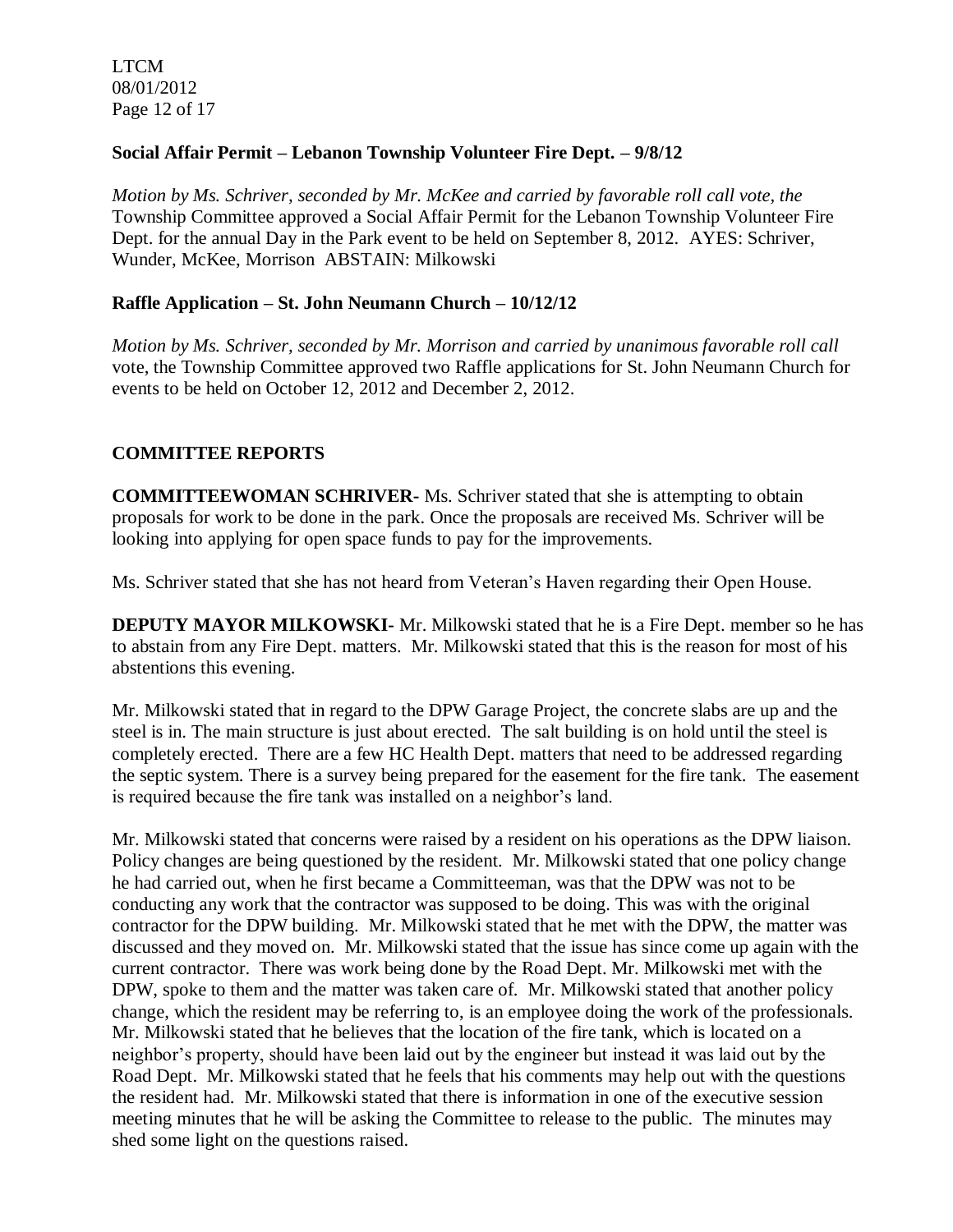LTCM 08/01/2012 Page 13 of 17

Mr. Milkowski stated that last night the Planning Board met at the school to continue with the GenPsych application. It appears to be nearing the end. The Planning Board will be meeting again tomorrow evening and there may be one more meeting required.

**MAYOR WUNDER-** Mayor Wunder asked if the Township will need to compensate the resident who will be granting an easement on his property for the fire tank. Mr. Milkowski stated that he spoke to the resident and he stated that he is not looking for compensation. The surveyor will be conducting the survey. Once the survey is complete, the attorney will prepare the easement.

Mayor Wunder asked Mr. Milkowski if he has something in writing relative to the policy changes he had discussed in his report. Mr. Milkowski stated that his request to not to do the contractor's work was verbal. Mr. Milkowski stated that the contractor had agreed to do the work in the bid specifications and the DPW did some of the work. Mr. Milkowski stated that he just clarified that the Township should not being doing the work of the contractor. Mr. Wunder stated that he feels that it may be something to be given to the Committee for a vote and a written policy change. Mr. Milkowski stated that it could be discussed and asked the Mayor if he felt that it is proper for the Township to be paying the contractor to do the work, then doing it for him. Mayor Wunder stated that he feels that as a Committee they should make that a policy.

Attorney Cushing stated that a few towns are looking into withdrawing from the Municipal Court of North Hunterdon. The Township has been in discussions with another Township regarding future court related activities. Subject to discussions in executive session, the matter could move ahead. There is considerable thought being given that the Municipal Court of North Hunterdon will no longer be in existence, next year. How to deal with old cases is being discussed by the various court members.

Mayor Wunder asked what the status is of Township paying for the electric service for the Food Pantry. Clerk Sandorse stated that the Food Pantry was asked to provide the Township with their electric bills from January 2012 through the present time but has not to date. The Clerk will contact the Food Pantry.

**COMMITTEEMAN MCKEE –** Mr. McKee stated that many matters were discussed this evening pertaining to standing committees and COAH. Mr. McKee stated that there are no additional items to report on.

### **COMMITTEEMAN MORRISON –**

**Police, Fire and Rescue-** Mr. Morrison read the July 2012 monthly Police report.

### **PRESENTATION OF VOUCHERS**

Committee Members provided a description of vouchers exceeding \$1000.00.

*Motion by Ms. Schriver, seconded by Mr. Milkowski and carried by unanimous favorable roll call*  vote, the Township Committee approved the August 1, 2012 bill list in the amount \$373,797.56.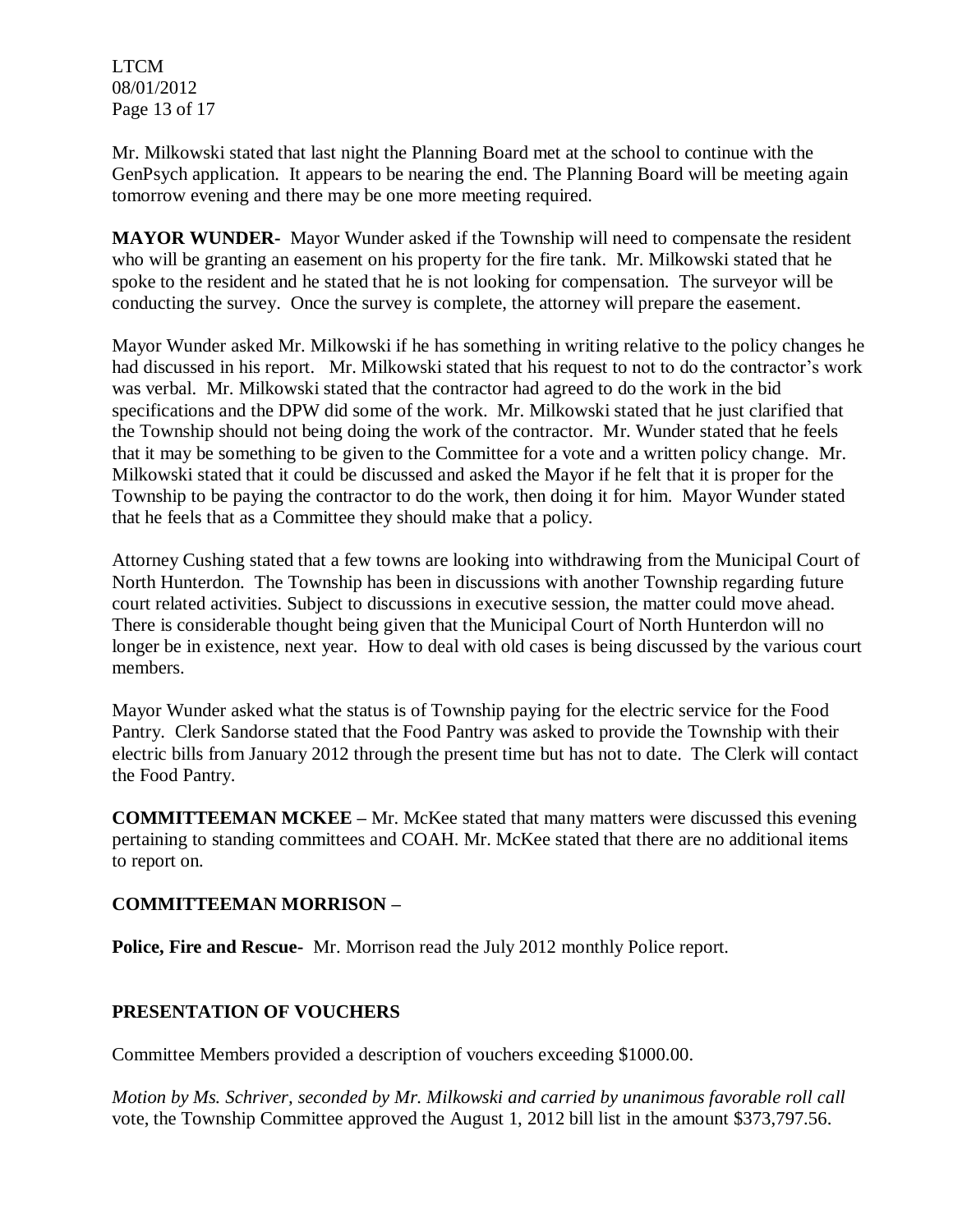LTCM 08/01/2012 Page 14 of 17

#### **CORRESPONDENCE**

#### **State of New Jersey Division of Rate Counsel – Comcast Cable Communications**

Ms. Schriver stated that she believes that the Township's Comcast contract is due to expire shortly and asked at what time the Committee will be able to negotiate.

Attorney Cushing stated that at the end of the cable provider contract period there is a discussion time to address issues that the municipality has some control over, which a few. The municipality can ask for service for public buildings including schools and such. Attorney Cushing advised the Committee to create a Cable Committee consisting of citizens who have a strong issues with how the service is provided. The Cable Committee would then meet with the Comcast representatives to discuss the contract. Attorney Cushing stated that he will have a report prepared for the next meeting for the Committee's consideration. Attorney Cushing stated that some towns request that a Cable Company representative attend Committee meetings on a quarterly or semi-annually basis so that questions and concerns can be addressed. Attorney Cushing stated that this can be a year long process.

#### **SS. Peter & Paul R. C. Church – 4 Day Walking Pilgrimage EJ Skidmore – Committee Matters**

## **PUBLIC COMMENTS**

*Motion by Ms. Schriver, seconded by Mr. Milkowski and carried by unanimous favorable roll call*  vote, the Township Committee opened the Public Comment portion of the meeting.

Mr. Anthony Casale asked if the approvals for the cell tower lease agreement, with changes, included the actual cost fuel provision. Attorney Cushing stated that they did not negotiate the matter but came up with a different arrangement. Mr. Casale stated that he feels that the fuel charges should be based on actual cost. Mr. Gabriel stated that the fuel for the generator is hooked into the heating oil tank and it would be difficult to determine what the generators actual fuel usage is. This is the reason that it was decided to state that the fuel costs would be based on the estimate of what the generator is supposed to use per hour. Mr. Casale stated that he does not agree with the decision made.

Mr. Casale asked the Committee to not let the Comcast Contract Renewal escape them.

Mr. Casale asked about the post petition activity with the Squad matter. Attorney Cushing stated that the process was that when the Squad went bankrupt the building was part of the bankrupt estate. There was a lot of negotiations between the then Township Attorney and the Bankruptcy Trustee over the building. When Attorney Cushing's Office became involved it was discovered that the Township was going to pay a large sum of money to the Trustee. Mr. Casale stated that he questions whether the Squad Officers who signed the agreement had the authority to do so without the court's blessing.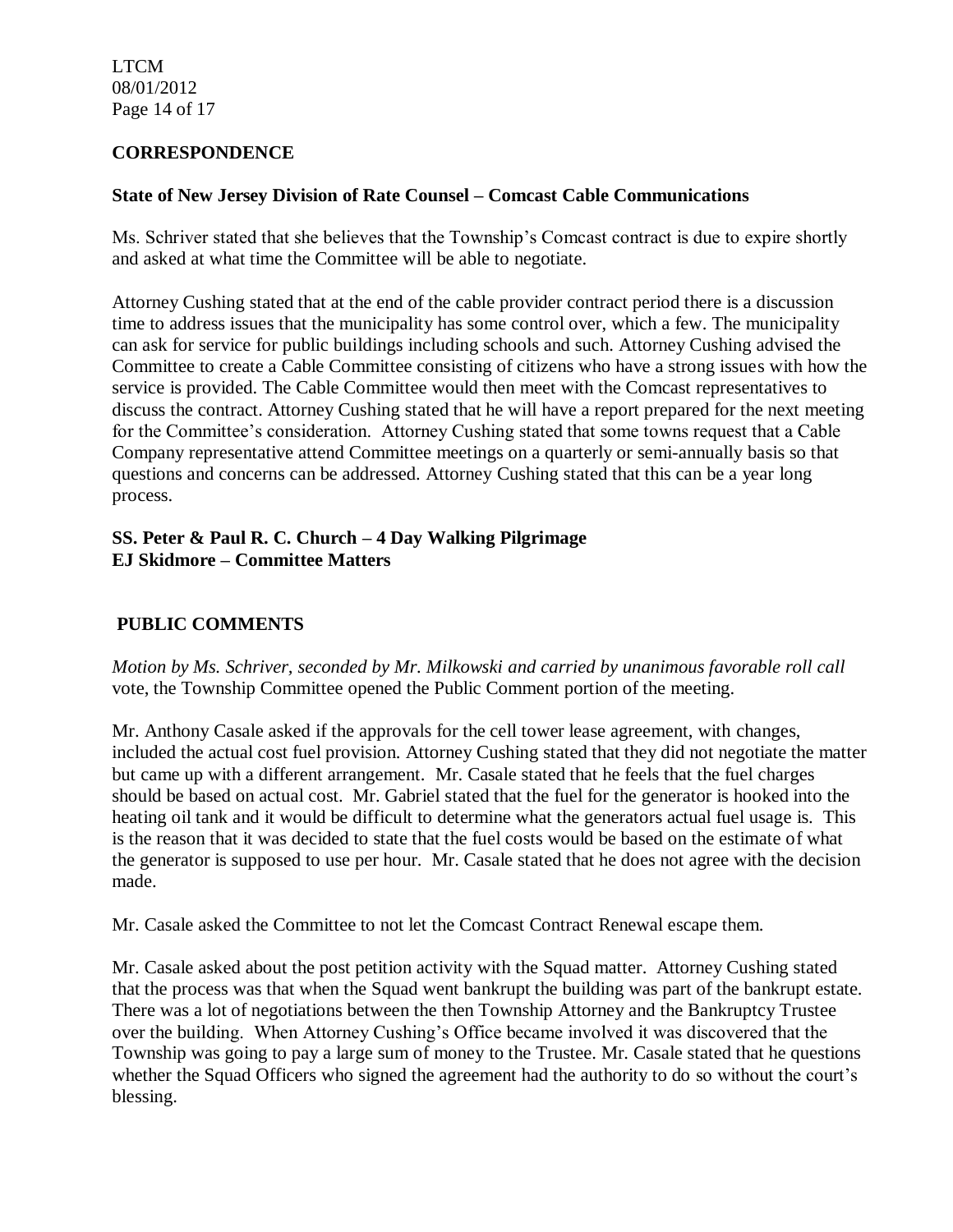LTCM 08/01/2012 Page 15 of 17

Mr. Casale stated his concerns with the Committee making a decision regarding the Polt property acquisition without it being listed on the Agenda. Mr. Casale stated that he feels that the Committee knew that they were going to act on the matter this evening. Mr. Casale stated that he has seen

agendas amended at the last minute and not having the subject listed on the agenda prevented the public from commenting prior to the Committees decision. Mr. Casale stated that he has problems with the Committee not discussing the matter prior to voting on it. Mr. Casale stated that the question has been raised over and over as to when it was decided to remove the tanks and there have been no answers provided. Mr. Casale stated that Mr. Milkowski said that it was decided at the June 6, 2012 meeting. Mr. Casale reviewed the June 6, 2012 meeting minutes and did not find the decision to remove the tanks. Mayor Wunder stated that he does not remember the Committee making the decision to remove the tanks and that he was probably the most vocal Committee member against the acquisition. Ms. Schriver stated that she made the decision to bring the matter up at this meeting and did not consult with the other Committee members. Ms. Schriver stated that she voted against the Polt property offer from the start because she felt that it was something that the Township did not need and it would be one more thing for the Township to spend money on. Ms. Schriver stated that the Phase II Environmental Investigation is essential and at a cost of \$45,000. the Township just cannot afford that at this time. Ms. Schriver feels that the Township just does not need the property. Ms. Schriver stated that she was the lone vote "no" because the Committee does not need another item to worry about as they have enough to worry about right now. Attorney Cushing stated that he does not believe that the Committee ever told Mr. Polt to remove the tanks. Attorney Cushing stated that the Committee did not have the authority or the right to do that. Attorney Cushing stated that when Mr. Polt gave his proposal the Committee's first concerns were possible environmental issues. The Phase I was authorized and Mr. Polt paid for the study. The preliminary look suggested that a Phase II should be conducted. The Committee voted that if the Committee were to proceed it would be up to Mr. Polt to pay for the Phase II study because the Committee did not want to spend \$45,000. not knowing if there would be problems with the property. In connection with the tank removal, a second proposal was received from Quest Environmental for someone to review the removal of the tanks and to soil test if necessary. The Committee agreed to pay the cost of the witnessing. Mr. Polt was advised that if the Township would be accepting the property, Mr. Polt would have to pay the \$45,000. for the Phase II study. The Clerk received a call from Quest informing her that the tanks were scheduled to be removed and Quest asked if they should be present for the witnessing. Attorney Cushing contracted Mr. Polt's attorney, Mr. Jim Lance, and asked if Mr. Polt would be proceeding with the Phase II at his cost. Attorney Cushing had a three party call with Mr. Polt and Attorney Lance. Mr. Polt informed Attorney Cushing that he would not be paying \$45,000. to give a gift of a property, worth \$300,000., to the Township. Attorney Cushing reported this to the Township and it was decided not to spend the money for the witnessing since Mr. Polt was not proceeding with the Phase II. Mayor Wunder stated that on the website there is a letter he wrote, under Mayor's comments, regarding the Polt property.

Mr. Casale asked what the status is on the EMS coverage for the Township. Mr. McKee stated that he felt that the closed session meeting the Committee had with the volunteers was positive. The Committee has asked another group to meet with them in executive session to discuss their proposal also. Mr. McKee stated that he hopes that the Committee has open ears to all of the groups they are speaking to so they can make a good decision on where they are going after ninety days. Mr. McKee noted that time is running out.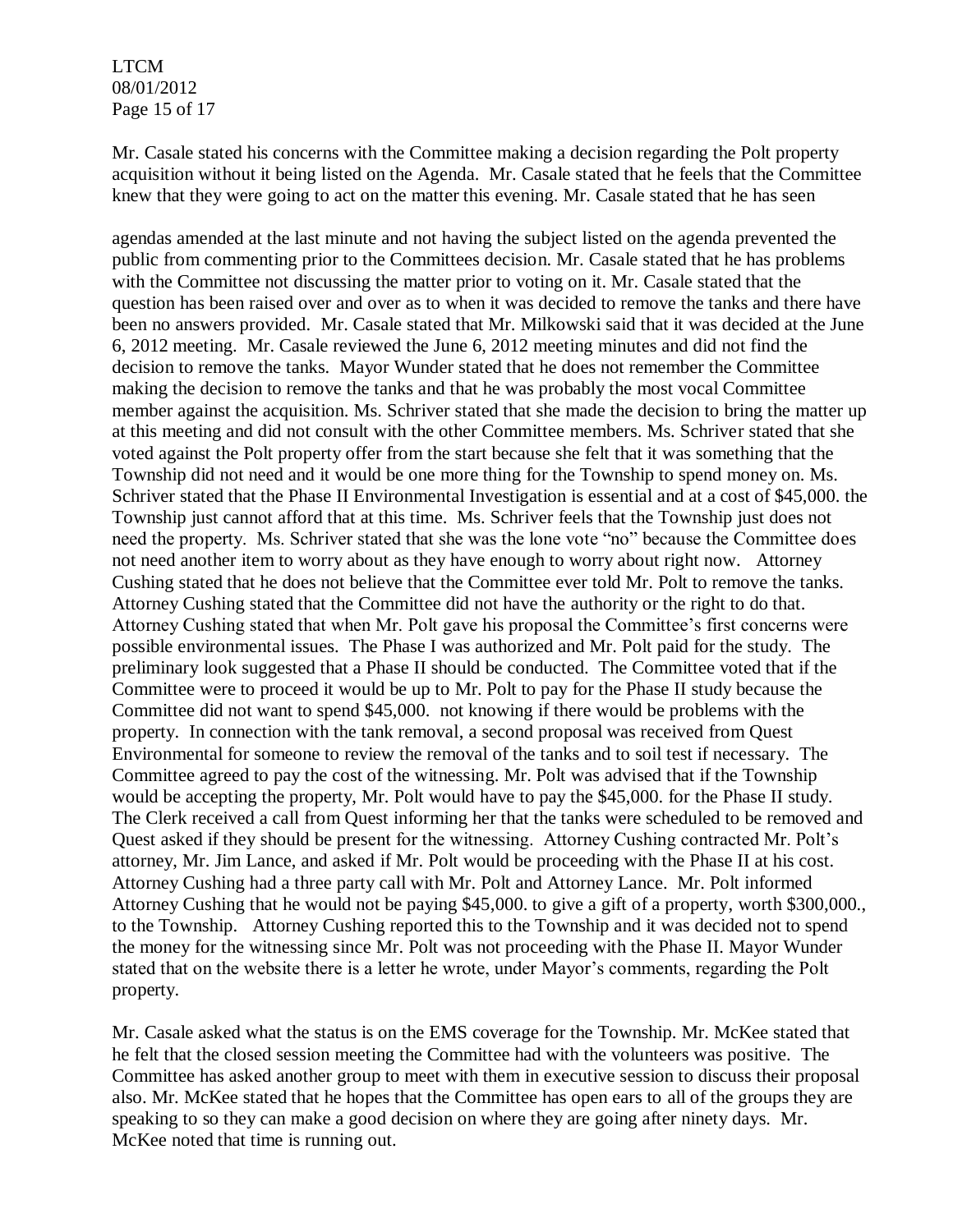LTCM 08/01/2012 Page 16 of 17

Ms. Nancy Darois stated that she feels that the Committee did a "dirty trick" with making a decision on the Polt property without letting the public comment on the matter. Ms. Darois stated that if Mr. Polt did not remove the tanks be a certain time he would he fined heavily.

Mr. Bernie Cryan stated that he was present to represent the Fire Department. The Fire Department is asking for permission to utilize the parking lot behind the old squad building for training exercises. The Dept. will be bringing in old vehicles and conducting extrication training. The area would be tied up for a month or so. Attorney Cushing stated that he does not see it to be an issue that cannot be worked out. Mayor Wunder is concerned with the Food Pantry. Fire Dept. Member Robert Stulak will be managing the training and will coordinate with the Food Pantry.

Mr. EJ Skidmore stated that his understanding was, that at the last meeting Mr. Polt attended, he asked the Committee what they would like him to do with the tanks in the ground, remove them or leave them in. After the Committee discussed reports that had been received the Committee decided to leave the tanks in the ground until the Phase I report was received. The decision on the tank would be made at that time. Mr. Skidmore stated that that was the last information provided to the public on the tanks. Mr. Skidmore asked when the public meeting was held that the Committee made the decision to remove the tanks. Attorney Cushing stated that he does not know if there was a public meeting or that there had to be a public meeting to make the decision. Mr. Cushing stated that it would be contractual negotiations but does not recall the decision being made. Mr. Skidmore noted that Mr. Milkowski had stated that the discussion had taken place at the June 6, 2012 meeting however the minutes do not reflect that.

Mr. Skidmore thanked the Committee for making the LOSAP information public. Mr. Skidmore noted that he feels that it is important for the Committee to focus on what they and the community wants to accomplish. If the Firemen have been shorted, they need to be made whole.

Mr. Skidmore stated that he feels that the Eastern Concrete matter is essential to peruse and feels that the Committee should work with the LTEOS to help keep the public apprised as to what is transpiring.

*Motion by Ms. Schriver seconded by Mr. Milkowski and carried by unanimous favorable roll call*  vote*,* the Township Committee closed the Public Comment portion of the meeting.

*Motion by Ms. Schriver, seconded by Mr. Milkowski and carried by unanimous favorable roll call*  vote, the Township Committee approved Resolution No. 69-2012 and convened in executive session at 9:10 p.m.

### **TOWNSHIP OF LEBANON RESOLUTION NO. 69-2012**

BE IT RESOLVED by the Mayor and Township Committee of the Township of Lebanon, that in compliance with N.J.S.A. 10:4-12, this meeting will be closed to the Public to discuss the following matters:

> Personnel Collective Bargaining – CWA Contract Negotiations Litigation